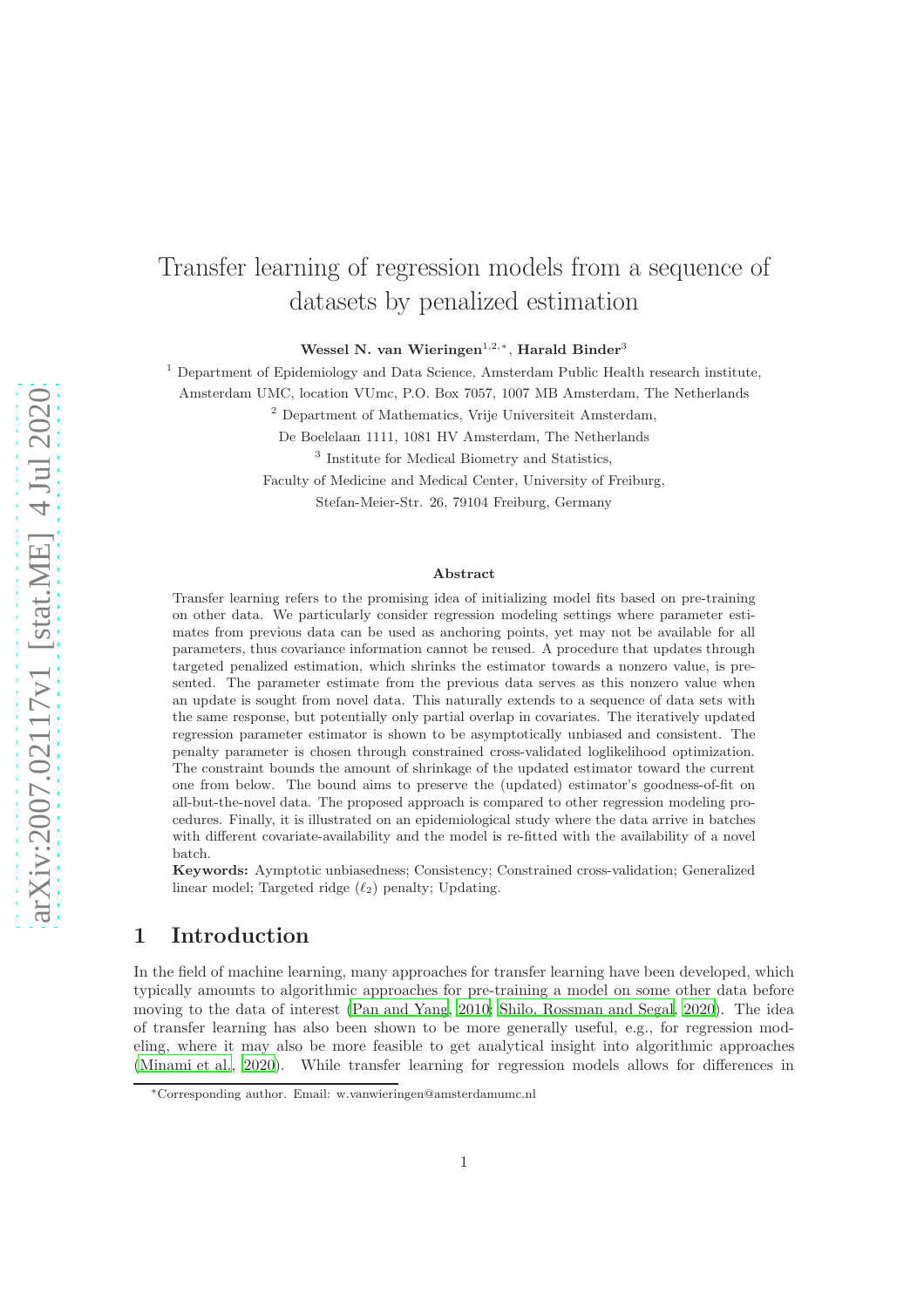the response as well as in the parameters when moving from data set to data set, the framework of transfer learning typically assumes that there is an initial model and that the corresponding structure stays the same when new data become available and need to be incorporated. Transer learning then refers to the updating of knowledge of the model parameter when new information becomes available [\(Shalev-Shwartz, 2012\)](#page-13-3). As such it produces a sequence of parameter estimates. The latest estimate takes into account the most recent information but also exploits previously acquired data, while minizing a certain loss function. Examples of tranfer regression techniques abound. Statistical readers will be most familiar with recursive least squares [\(Plackett](#page-13-4), [1950\)](#page-13-4), mixed models [\(Verbeke and Molenbergs](#page-13-5), [2009\)](#page-13-5), or state-space models [\(Durbin and Koopman, 2012\)](#page-13-6). In this context and related, we recently showed how to perform tranfer learning of the normal distribution's precision matrix through targeted ridge penalized estimation [\(van Wieringen, Stam, Peeters, and van de Wiel, 2020\)](#page-13-7).

In the following, we consider settings where the response stays the same, when moving along a sequence of data sets, but the set of covariates may change. For example, data of large epidemiological studies often arrive in batches. Each batch sheds light on the same phenomenon, e.g. environment-disease relation, observed with possibly different covariate information. As such with the arrival of a new batch, the currently learned model of the phenomenon under study needs updating. In this paper we show how updating can be achieved by means of penalized estimation.

Here targeted ridge penalized estimation is proposed as an enrichment of the transfer learning regression toolbox. The presented procedure updates the regression parameter estimate by minimization of the loss function using the novel data and in which the target is formed by the current parameter estimate derived from the hitherto available data. The approach is designed to not depend on covariance estimates of parameters from the previous data, as a change of available covariates will typically invalidate the usefulness of such covariance estimates. Incorporation of multiple competing current estimates, when available, is discussed. Properties, e.g. moments and consistency, of this estimator for tranfer regression learning are proven. All this is then translated to the learning of the logistic regression model. The penalty parameter is chosen via constrained cross-validation to warrant learning and avoid one-off estimation. Transfer regression learning via targeted ridge penalized estimation is compared to standard alternatives. Finally, the potential of the method is illustrated on an epidemiological study.

### 2 Methods

#### 2.1 Model and penalty structure

Throughout either a linear or logistic regression model, being the most widely used variants of generalized linear models, are entertained. Both are learned by means of targeted ridge penalized estimation, an extension of ridge regression (inspired by [Singh, Chaubey, and Dwivedi](#page-13-8), [1986\)](#page-13-8). It considers estimating the p-dimensional regression coefficient vector  $\beta$  of the linear regression model,  $\mathbf{Y} = \mathbf{X}\boldsymbol{\beta} + \boldsymbol{\varepsilon}$  with  $\boldsymbol{\varepsilon} \sim \mathcal{N}(\mathbf{0}_n, \sigma_{\varepsilon}^2 \mathbf{I}_{nn})$ , by minimizing the nonzero centered ridge regression loss function:

<span id="page-1-0"></span>
$$
\|\mathbf{Y} - \mathbf{X}\boldsymbol{\beta}\|_2^2 + \lambda \|\boldsymbol{\beta} - \boldsymbol{\beta}_0\|_2^2,\tag{1}
$$

with penalty parameter  $\lambda$  and nonrandom shrinkage target  $\beta_0$ . An analytic expression for the minimizer of the above loss function exists and gives rise to the nonzero centered ridge regression estimator:  $\hat{\beta}(\lambda,\beta_0) = (\mathbf{X}^\top \mathbf{X} + \lambda \mathbf{I}_{pp})^{-1} (\mathbf{X}^\top \mathbf{Y} + \lambda \beta_0).$  When  $\beta_0 = \mathbf{0}_p$  the traditional ridge regression loss function is recovered. The motivation for this estimator becomes evident after reformulation of the penalized estimation problem above, i.e. the minimization of loss [\(1\)](#page-1-0), as a constrained estimation problem. When  $\beta_0 = \mathbf{0}_p$ , the regression parameter constraint is centered at the origin.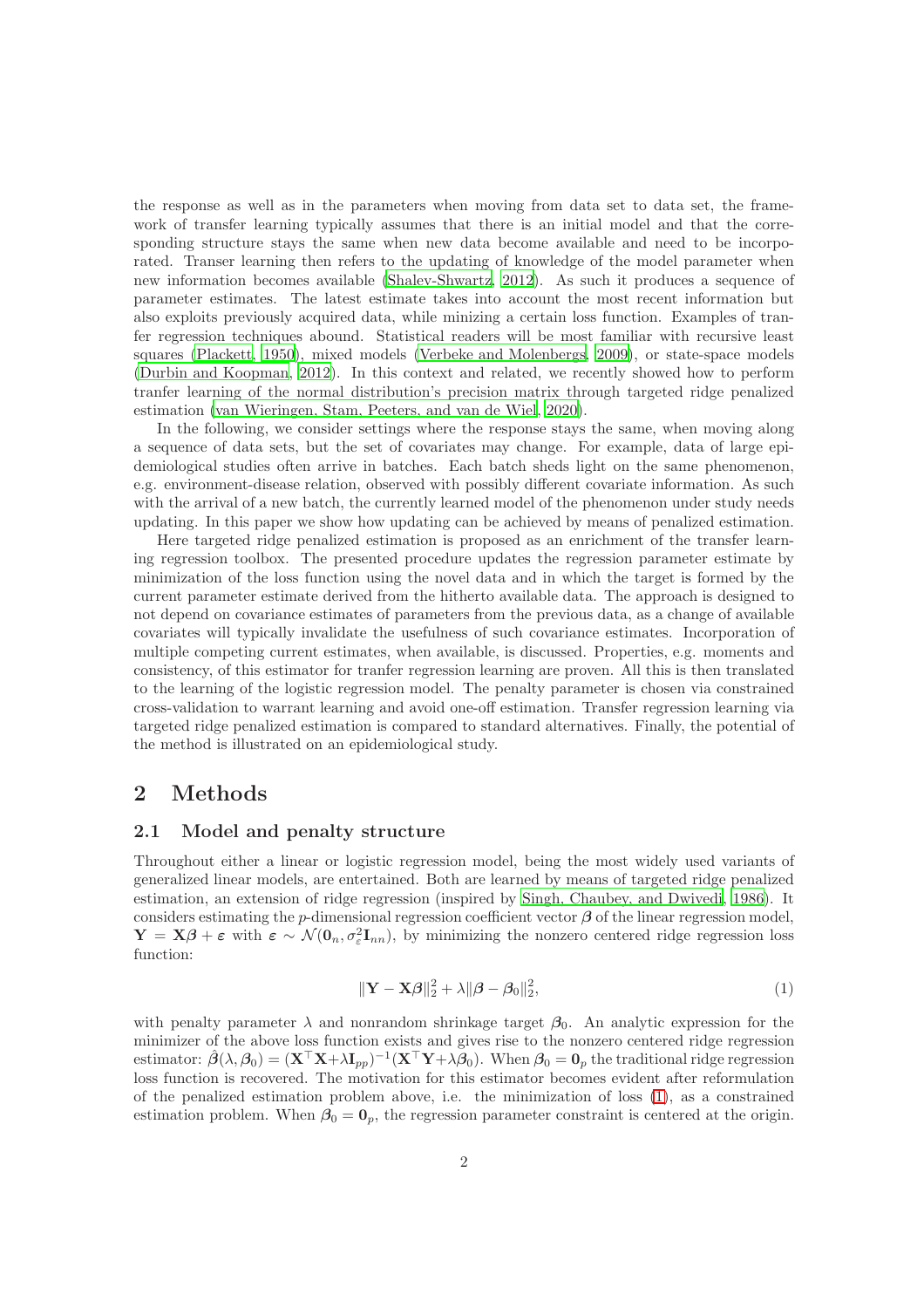But when  $\lambda \neq 0$  and  $\beta_0 \neq \mathbf{0}_p$  the constraint on  $\beta$  is nonzero centered. Of particular interest is the case when an informative choice for  $\beta_0$  is available. Then, the nonzero centered parameter constraint may contain the true value of  $\beta$  and, in principle, no shrinkage for the estimate of  $\beta$ is needed. The targeted ridge estimator then becomes less biased [\(Singh, Chaubey, and Dwivedi,](#page-13-8) [1986](#page-13-8)).

Two alternative interpretations of this estimator are relevant for the presented work. First, the nonzero centered ridge regression can be interpreted as an attempt to correct for the nonzero target. This is easily seen when using the change-of-variable  $\gamma = \beta - \beta_0$ . Substitution of  $\gamma$  in the loss function [\(1\)](#page-1-0) gives:  $\|(\mathbf{Y} - \mathbf{X}\boldsymbol{\beta}_0) - \mathbf{X}\boldsymbol{\gamma}\|_2^2 + \lambda \|\boldsymbol{\gamma}\|_2^2$ . In this  $\mathbf{Y} - \mathbf{X}\boldsymbol{\beta}_0$  is the residual vector after invoking the prior knowledge. This is regressed on  $X$  to correct for the variance in Y wrongly attributed to **X** by the prior knowledge as condensed in nonzero target  $\beta_0$ . Secondly, from a Bayesian perspective the nonzero centered ridge penalty still corresponds (in the sense that the posterior mean coincides with the optimum of the loss function above) to a normal prior on the elements of the regression parameter  $\beta$ . But this prior now has a mean equal to the corresponding element of  $\beta_0$ .

#### 2.2 Updating the linear regression model

The targeted ridge regression estimator introduced in the previous section is put to use in the case where multiple data sets come available sequentially at time points  $t = 1, 2, 3, \ldots$ . At each time we fit the linear regression model (now equipped with the index  $t$  to separate the data sets:  $\mathbf{Y}_t = \mathbf{X}_t \boldsymbol{\beta} + \boldsymbol{\varepsilon}_t$  with  $\boldsymbol{\varepsilon}_t \sim \mathcal{N}(\mathbf{0}_{n_t}, \sigma_\varepsilon^2 \mathbf{I}_{n_t, n_t})$  using knowledge from the previous case. To this end we use the nonzero centered ridge regression framework. Note that the design matrix  $\mathbf{X}_t$  may differ among data sets, in the sense that for the theoretical expose the number of covariates is fixed but their settings and the sample size are allowed to change. The effect of these covariates on the response, however, is assumed to be fixed through time.

At the arrival of a new t-th data set, the estimates of parameters  $\beta$  and  $\sigma^2$  obtained from the previous  $(t-1)$ -th data set(s) are available. These may be used as prior knowledge in the updating of the parameter estimates from the t-th data set through:

$$
\hat{\boldsymbol{\beta}}_t(\lambda_t) = (\mathbf{X}_t^\top \mathbf{X}_t + \lambda_t \mathbf{I}_{pp})^{-1} [\mathbf{X}_t^\top \mathbf{Y}_t + \lambda_t \hat{\boldsymbol{\beta}}_{t-1}(\lambda_{t-1}, \boldsymbol{\beta}_{t-2})],
$$

where the previous estimate of  $\beta$  thus plays the role of  $\beta_0$ . In addition, the  $\hat{\beta}_{t-1}$  and  $\hat{\sigma}_{\varepsilon,t-1}^2$  may be used to choose the penalty parameters by minimization of the MSE plugging in these previous estimates for  $\beta$  and  $\sigma_{\varepsilon}^2$ .

The updated ridge linear regression estimator is a linear combination of the observed responses from the subsequent studies. Consequently, it is normally distributed with expectation and variance (see Supplementary Material I for details):

$$
\mathbb{E}[\hat{\beta}_t(\lambda_t)] = \sum_{t_h=1}^t \Big\{ \prod_{\tau=t_h+1}^t [\lambda_\tau (\mathbf{X}_\tau^\top \mathbf{X}_\tau + \lambda_\tau \mathbf{I}_{pp})^{-1}]^{I_{\{t \geq \tau\}}} \Big\} \beta
$$
  
 
$$
- \sum_{t_h=1}^t \Big\{ \prod_{\tau=t_h}^t [\lambda_\tau (\mathbf{X}_\tau^\top \mathbf{X}_\tau + \lambda_\tau \mathbf{I}_{pp})^{-1}] \Big\} \beta + \Big\{ \prod_{\tau=1}^t [\lambda_\tau (\mathbf{X}_\tau^\top \mathbf{X}_\tau + \lambda_\tau \mathbf{I}_{pp})^{-1}] \Big\} \beta_0,
$$
  
 
$$
\text{Var}[\hat{\beta}_t(\lambda_t)] = \sigma_\varepsilon^2 \sum_{t_h=1}^t \Big[ \prod_{\tau=t_h+1}^t (\lambda_\tau^2)^{I_{\{t \geq \tau\}}} \Big[ \prod_{\tau=t_h}^t (\mathbf{X}_\tau^\top \mathbf{X}_\tau + \lambda_\tau \mathbf{I}_{pp})^{-1} \Big] \Big]
$$
  
 
$$
\mathbf{X}_{t_h}^\top \mathbf{X}_{t_h} \Big[ \prod_{\tau=t_h}^t (\mathbf{X}_\tau^\top \mathbf{X}_\tau + \lambda_\tau \mathbf{I}_{pp})^{-1} \Big].
$$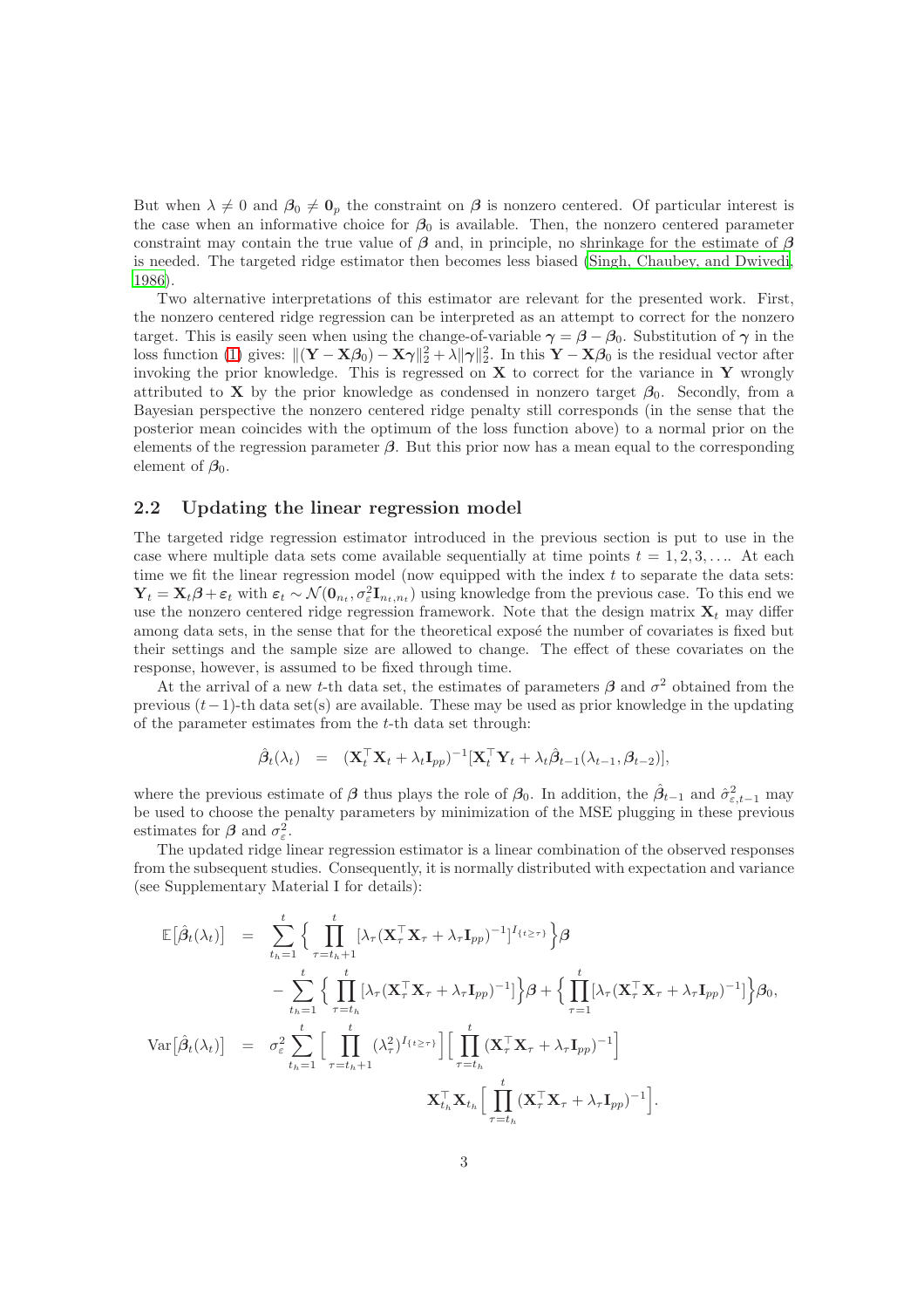In the above the  $\lambda_t$ 's have been assumed to be nonrandom.

To provide some intuition assume  $i$ ) every data set is equipped with the same orthonormal design matrix (i.e.  $\mathbf{X}_t^{\top} \mathbf{X}_t = \mathbf{I}_{pp}$ ) and  $ii)$   $\lambda_t = \lambda$  for all t. The expectation and variance then reduce to  $\mathbb{E}[\hat{\beta}_t(\lambda)] = \beta + \lambda^t (1 + \lambda)^{-t} (\beta_0 - \beta)$  and  $\text{Var}[\hat{\beta}_t(\lambda)] = \sigma_\varepsilon^2 [1 - \lambda^{2t} (1 + \lambda)^{-2t}] \mathbf{I}_{pp}$ . In particular,  $\lim_{t\to\infty} \mathbb{E}[\hat{\beta}_t(\lambda)] = \beta$  and  $\lim_{t\to\infty} \text{Var}[\hat{\beta}_t(\lambda)] = \sigma_\varepsilon^2 \mathbf{I}_{pp}$ . In words, when the number of novel data sets grows large enough the updated ridge estimator becomes unbiased. Moreover, its variance is smaller than that of the OLS estimator for any  $\lambda > 0$ .

More general results on the convergence of the sequence of ridge updated regression estimator and the associated linear predictor can be obtained. To this end notice that the above generated sequence of regression estimators  $\{\hat{\beta}_t(\lambda_t, \hat{\beta}_{t-1})\}_{t=1}^{\infty}$  (in which the arguments of  $\hat{\beta}_{t-1}$  have been dropped to reduce notational clutter) forms a first order Markov chain with continuous state space  $\mathbb{R}^p$  as:

$$
\hat{\beta}_{t+1}(\lambda_{t+1},\hat{\beta}_{t})\,|\,\{\hat{\beta}_{t'}(\lambda'_{t},\hat{\beta}_{t-1})\}_{t'=0}^{t} \sim \hat{\beta}_{t+1}(\lambda_{t+1},\hat{\beta}_{t})\,|\,\hat{\beta}_{t}(\lambda_{t},\hat{\beta}_{t-1}).
$$

Moreover, it is time-homogeneous:

$$
\hat{\beta}_{t+\tau+1}(\lambda_{t+\tau+1},\hat{\beta}_{t+\tau})\,|\,\hat{\beta}_{t+\tau}(\lambda_{t+\tau},\hat{\beta}_{t+\tau-1}),\lambda_{t+\tau}=\lambda \sim \hat{\beta}_{t+1}(\lambda_{t+1},\hat{\beta}_{t})\,|\,\hat{\beta}_{t}(\lambda_{t},\hat{\beta}_{t-1}),\lambda_{t}=\lambda,
$$

for any  $\tau \in \mathbb{N}$  and  $\lambda_{\tau} > 0$ .

The well-known theory of Markov process can now be exploited to show (under some conditions) the asymptotic unbiasedness of the ridge updated linear regression estimator (Theorem [1\)](#page-3-0). To this end the following assumption is made:

A1.linear There exists an infinite sequence of studies into the linear relationship between a continuous response and a set of covariates. The data from these studies,  $\{X_t, Y_t\}_{t=1}^{\infty}$ , are used to fit the linear regression model by means of the updated ridge linear regression estimator, which yields the sequence of estimators  $\{\hat{\beta}_t(\lambda_t, \hat{\beta}_{t-1})\}_{t=1}^{\infty}$  which is initiated by an arbitrary, nonrandom  $\beta_0$ .

The theorem's proof, deferred – as all proofs – to the Supplementary Material II, requires to show that the updating process has a stationary distribution with expectation equal to  $\beta$ .

#### <span id="page-3-0"></span>Theorem 1. (Asymptotic unbiasedness of updated ridge linear regression estimator)

Adopt assumption A1.linear. Let  $T \in \mathbb{N}$  be sufficiently large. Then,  $\lim_{t\to\infty} \mathbb{E}[\hat{\beta}_{t+1}(\lambda_{t+1}, \hat{\beta}_t)] =$  $\beta+{\bf u}$  for some  ${\bf u}\in \cap_{t=T}^\infty null({\bf X}_t),$  where null $({\bf X}_t)$  denotes the null space of the linear map induced by  $X_t$ . If  $\bigcap_{t=T}^{\infty} null(X_t) = \emptyset$ , then  $u = 0_p$  and, consequently, the updated ridge linear regression estimator is asymptotically unbiased.

Asymptotic unbiasedness can also be shown for the linear predictor (Theorem [2\)](#page-3-1), which the restriction on the intersection on null spaces of the design matrices is not needed.

### <span id="page-3-1"></span>Theorem 2. (Asymptotic unbiasedness of updated ridge linear regression predictor)

Adopt assumption A1.linear. Let  $\mathbf{X}_{\text{new}}$  be the design matrix with covariate information on novel samples for which a prediction is needed. The updated linear predictor associated with the updated  $\text{ridge linear regression estimator is then asymptotically unbiased: } \lim_{t \to \infty} \mathbb{E}[\mathbf{X}_{\text{new}}\hat{\theta}_{t+1}(\lambda_{t+1}, \hat{\theta}_{t})] =$  $\mathbf{X}_{new}$  $\boldsymbol{\beta}$ .

A few notes on these theorems are to be pointed out. First, both theorems describe asymptotic behavior. But they do so not in the traditional sense, in which the sample size goes by one at the time. Here that may be if a new study with a degenerated sample size is included. But as most studies are expected to have a sample size exceeding one, the limit is reached in larger step sizes. Moreover, the data of the new study is not added to the data of the previous study, rather the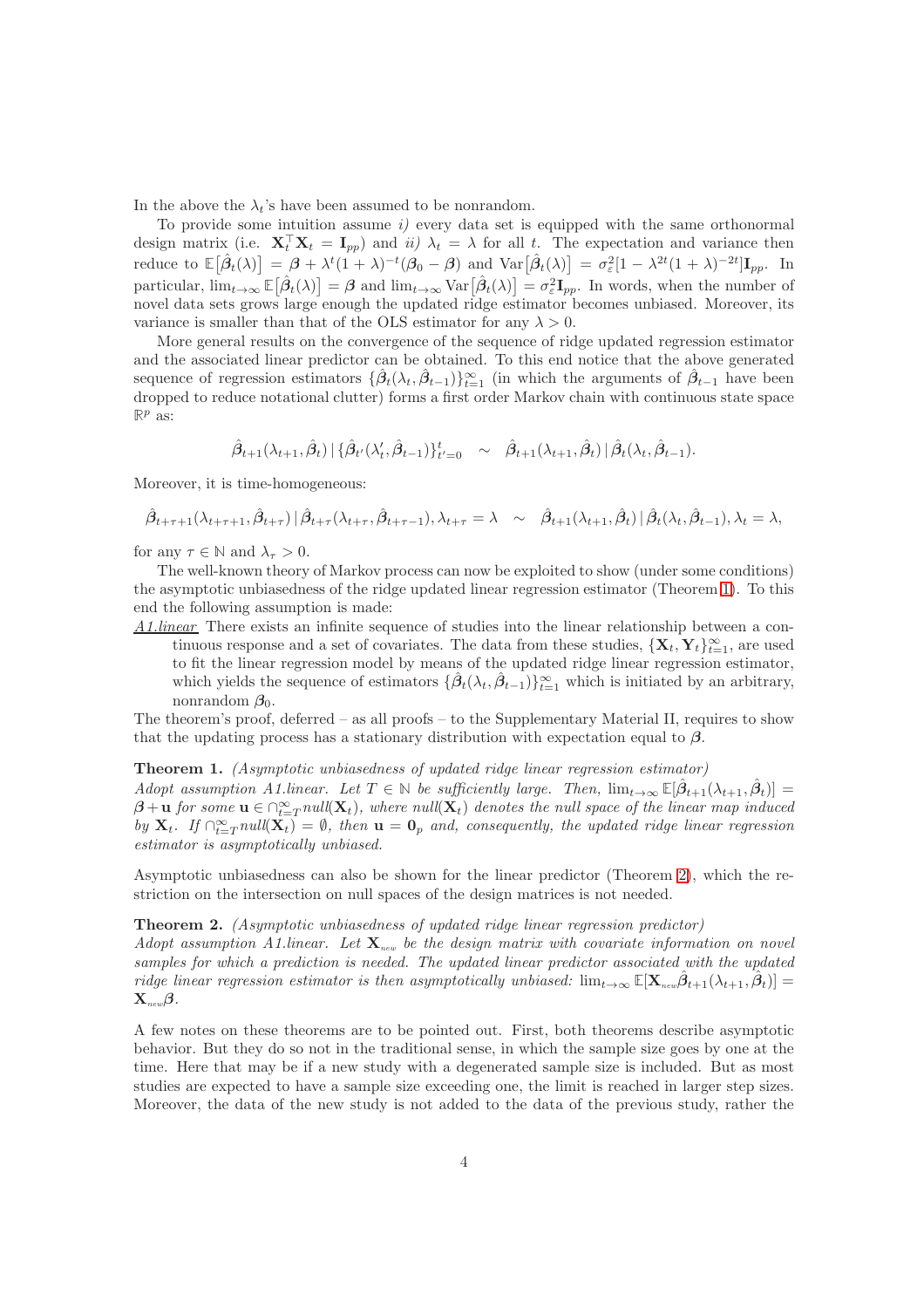former is weighed against a summary obtained from the latter: the current updated ridge linear regression estimator.

Another, more important note concerns the role of the penalty parameters  $\{\lambda_t\}_{t=1}^{\infty}$  in Theorems [1](#page-3-0) and [2.](#page-3-1) The asymptotic unbiasedness of estimator and predictor is independent of the choice of the penalty parameters. Practically, this means that whether one chooses the penalty by means of cross-validation or some other means the asymptotic unbiasedness of the updated ridge linear regression estimator and predictor is warranted. Moreover, irrespectively of the amount of penalization applied at each update Theorems [1](#page-3-0) and [2](#page-3-1) hold.

In addition to asymptotic unbiasedness the updated ridge linear regression estimator can be shown to be consistent (Theorem [3\)](#page-4-0), although under assumptions on the penalty parameter sequence.

<span id="page-4-0"></span>Theorem 3. (Consistency of the updated ridge linear regression estimator and predictor) Adopt assumption A1.linear. Let  $T \in \mathbb{N}$  be sufficiently large and  $\bigcap_{t=T}^{\infty} null(\mathbf{X}_t) = \emptyset$ . Assume for all  $t \geq T$  that  $\lambda_t^{-1} \gg \lambda_t^{-2}$  and  $\lambda_t > 2[d_1(\mathbf{X}_t)]^2$  with  $d_1(\mathbf{X}_t)$  the largest singular value of  $\mathbf{X}_t$ . Then, the updated ridge linear regression estimator and the associated linear predictor are consistent, i.e.  $p\text{-lim}_{t\to\infty}\hat{\beta}_{t+1}(\lambda_{t+1},\hat{\beta}_{t}) = \beta$  and  $p\text{-lim}_{t\to\infty} \mathbf{X}_{\text{new}}\hat{\beta}_{t+1}(\lambda_{t+1},\hat{\beta}_{t}) = \mathbf{X}_{\text{new}}\beta$ , respectively.

The proposed updating scheme may be seen as a frequentist analogue of Bayesian updating [\(Berger, 2013](#page-12-0)). In the Bayesian narrative, the ridge penalty corresponds to a normal prior. The resulting posterior of  $\beta$  is also a normal distribution. When updating, this normal posterior then serves as (normal) prior for the next update of  $\beta$ . The prior for the t + 1-th update then becomes  $\beta_{t+1} | \sigma^2 \sim \mathcal{N}[\beta_t(\lambda_t, \beta_{t-1}), \sigma^2 \lambda_{t+1}^{-1} \mathbf{I}_{pp}],$  which yields a posterior mean  $\mathbb{E}[\beta_{t+1} | \mathbf{Y}_{t+1}, \mathbf{X}_{t+1}, \sigma^2, \beta_t(\lambda_t, \beta_{t-1})]$ coinciding with the frequentist estimator  $\hat{\beta}_{t+1}(\lambda_{t+1}, \beta_t)$ .

Finally, the target for the estimation of the regression parameter from the current data need not be the most recently updated ridge regression estimator. It may be replaced by alternative estimators obtained from the preceding data sets. These targets may even be simultaneously available prior to the estimation of the regression parameter from the current data. One would then preferably have the current data choose among these targets. This can be done straightforwardly within the current framework. Hereto replace the targeted ridge penalty by what could be considered a mixture of such penalties. For  $G, G \in \mathbb{N}$ , such targets  $\beta_{0,t,1}, \ldots, \beta_{0,t,G}$ , this yields the loss function:  $\|\mathbf{Y}_t - \mathbf{X}_t\boldsymbol{\beta}\|_2^2 + \lambda_t \sum_{g=1}^G \alpha_{t,g} \|\boldsymbol{\beta} - \boldsymbol{\beta}_{0,t,g}\|_2^2$ , where all  $\alpha_{t,g} \geq 0$  and  $\sum_{g=1}^G \alpha_{t,g} = 1$ . This loss is minimized with respect to  $\beta$  by:

$$
\hat{\boldsymbol{\beta}}(\lambda_t, \alpha_{t,1}, \dots, \alpha_{t,G}) = (\mathbf{X}^\top \mathbf{X} + \lambda_t \mathbf{I}_{pp})^{-1} (\mathbf{X}^\top \mathbf{Y} + \lambda_t \sum_{g=1}^G \alpha_{t,g} \beta_{0,t,g}).
$$

The targets are effectively averaged weightedly to form a novel target. The weight of this average are unknown. Like the penalty parameter  $\lambda_t$  the weights are tuning parameters and are to be chosen prior to the estimation, e.g. through a procedure like cross-validation (cf. Section [2.4\)](#page-6-0).

#### 2.3 Updating the logistic regression model

The results of the previous section carry over to generalized linear models. This is exemplified here for the logistic regression model. Hereto the same experimental set-up as for the linear regression model is assumed to apply, now with a binary response:  $Y_i \in \{0,1\}$  for  $i = 1, \ldots, n$ . The probability of a '1' – and thereby that of a '0' – is modeled by the logistic link function:  $P(Y_i = 1) = \exp(\mathbf{X}_{i,*} \boldsymbol{\beta})/[1+\exp(\mathbf{X}_{i,*} \boldsymbol{\beta})]$  for every i. Again the regression parameter  $\boldsymbol{\beta}$  is estimated by maximization of the loglikelihood augmented with a nonzero centered ridge penalty:

$$
\hat{\boldsymbol{\beta}}(\lambda) = \arg \max_{\boldsymbol{\beta} \in \mathbb{R}^p} \sum_{i=1}^n \left\{ Y_i \mathbf{X}_{i,*} \boldsymbol{\beta} - \log[1 + \exp(\mathbf{X}_{i,*} \boldsymbol{\beta})] \right\} - \lambda ||\boldsymbol{\beta} - \boldsymbol{\beta}_0||_2^2.
$$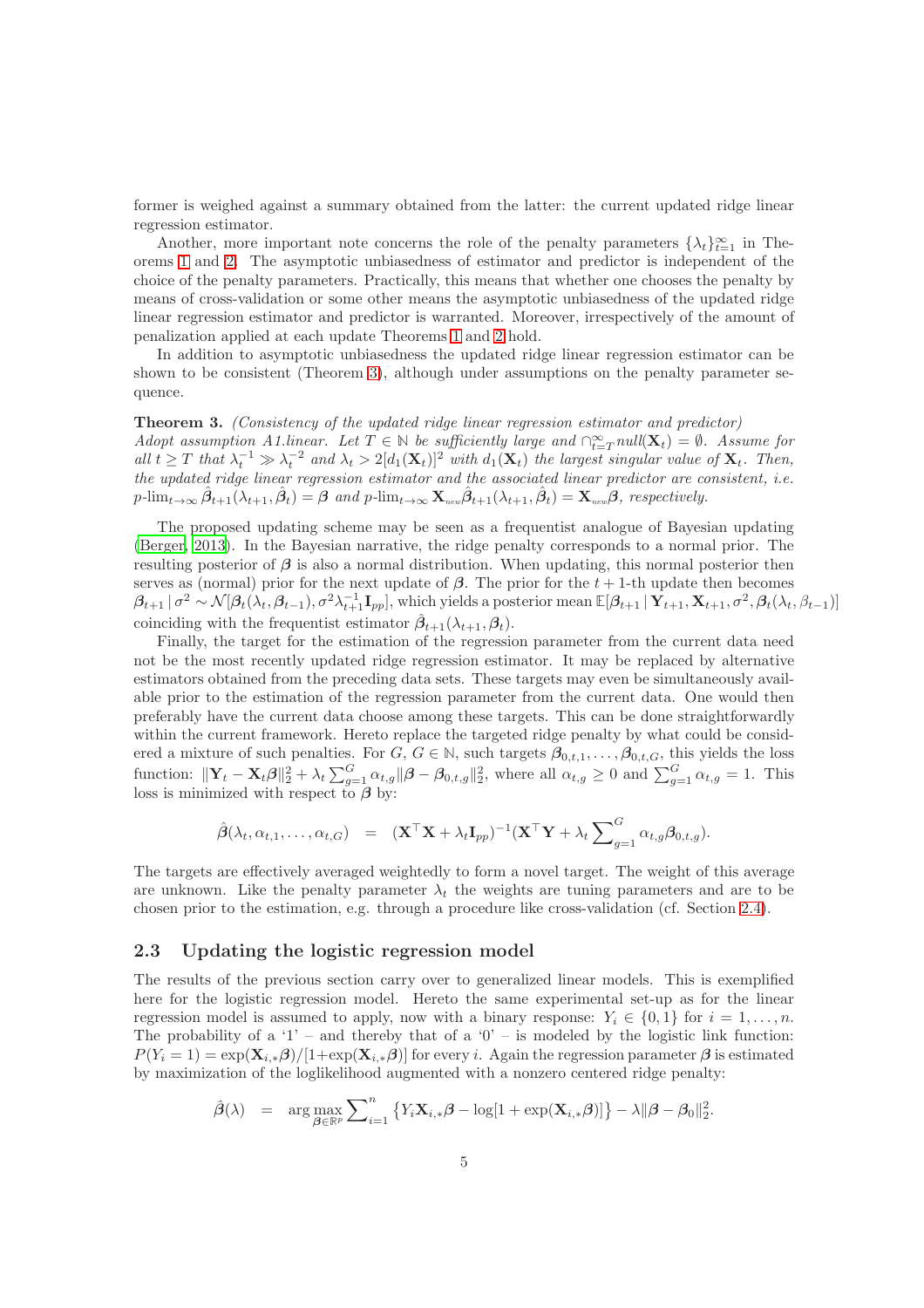The corresponding estimating equation is:

<span id="page-5-0"></span>
$$
\mathbf{X}^{\top}[\mathbf{Y} - \vec{\mathbf{g}}^{-1}(\mathbf{X}; \boldsymbol{\beta})] - \lambda(\boldsymbol{\beta} - \boldsymbol{\beta}_0) = \mathbf{0}_p, \tag{2}
$$

where  $\vec{\mathbf{g}}^{-1}(\mathbf{X};\boldsymbol{\beta}) = [g^{-1}(\mathbf{X}_{1,*};\boldsymbol{\beta}),\ldots,g^{-1}(\mathbf{X}_{n,*};\boldsymbol{\beta})]^{\top}$  with link function  $g(\cdot;\cdot)$  defined by  $g^{-1}(\cdot;\cdot)$  $\exp(\cdot;\cdot)/(1+\exp(\cdot;\cdot))$ . The root of Equation [\(2\)](#page-5-0) is found by means of a Newton-Raphson algorithm, reformulated as an iteratively re-weighted least squares algorithm. This requires a minor modification from that presented in [Schaefer, Roi, and Wolfe \(1984\)](#page-13-9); [Le Cessie and van Houwelingen](#page-13-10) [\(1992\)](#page-13-10) for the zero-centered ridge logistic regression estimator. Starting from an initial guess  $\hat{\beta}^{(0)}$ the estimate is updated by:

$$
\hat{\boldsymbol{\beta}}^{(k+1)}(\lambda) = (\mathbf{X}^{\top} \mathbf{W} \mathbf{X} + \lambda \mathbf{I}_{pp})^{-1} (\mathbf{X}^{\top} \mathbf{W} \mathbf{Z} + \lambda \boldsymbol{\beta}_0),
$$

where  $\bf{W}$  diagonal with  $(\bf{W})_{ii} = \exp({\bf{X}_i} \hat{\boldsymbol{\beta}}^{(k)}) [1 + \exp({\bf{X}_i} \hat{\boldsymbol{\beta}}^{(k)})]^{-2}$  and the adjusted response variable  $\mathbf{Z} = {\mathbf{X}}\hat{\boldsymbol{\beta}}^{(k)} + \mathbf{W}^{-1} [{\mathbf{Y}} - {\vec{\mathbf{g}}}^{-1} ({\mathbf{X}}; {\boldsymbol{\beta}}^{(k)})]\}.$  This recursive formula is applied until convergence, which yields the desired nonzero centered ridge logistic regression estimate.

Now assume data  ${\mathbf {{X}}_t, \mathbf {Y}_t}_{t=1}^\infty$  from a sequence of studies into the same logistic regression model, i.e. with a common regression parameter  $\beta$ , but possibly different design matrices are available. From each study the parameter is estimated by means of nonzero centered ridge logistic regression estimator with the estimate of the previous study as shrinkage target. The resulting estimate  $\hat{\beta}_{t+1}[\lambda_{t+1}, \hat{\beta}_{t}(\lambda_t, \hat{\beta}_{t-1})]$  is that  $\beta$  which solves:

$$
\mathbf{X}_{t+1}^{\top}[\mathbf{Y}_{t+1} - \vec{\mathbf{g}}^{-1}(\mathbf{X}_{t+1}; \boldsymbol{\beta})] - \lambda_{t+1}[\boldsymbol{\beta} - \hat{\boldsymbol{\beta}}_t(\lambda_t, \hat{\boldsymbol{\beta}}_{t-1})] = \mathbf{0}_p.
$$

This yields a sequence of estimators  $\{\hat{\beta}_t(\lambda_t, \hat{\beta}_{t-1})\}_{t=2}^{\infty}$ , in which the (again) the arguments of the  $\hat{\beta}_{t-1}$  have been dropped to reduce notational clutter. The  $t+1$ -th estimator  $\hat{\beta}_{t+1}(\lambda_{t+1},\hat{\beta}_{t})$  of this sequence relates, after convergence of the iteratively re-weighted least squares algorithm, to its predecessor by:

$$
\hat{\beta}_{t+1}(\lambda_{t+1}, \hat{\beta}_{t}) = (\mathbf{X}_{t+1}^{\top} \mathbf{W}_{t+1} \mathbf{X}_{t+1} + \lambda_{t+1} \mathbf{I}_{pp})^{-1} [\mathbf{X}_{t+1}^{\top} \mathbf{W}_{t+1} \mathbf{Z}_{t+1} + \lambda_{t+1} \hat{\beta}_{t}(\lambda_{t}, \hat{\beta}_{t-1})],
$$

with  $\mathbf{W}_{t+1}$  and  $\mathbf{Z}_{t+1}$  now involving  $\mathbf{X}_{t+1}$  and  $\mathbf{Y}_{t+1}$ .

The thus defined sequence of updated logistic regression estimators  $\{\hat{\beta}_t(\lambda_t, \hat{\beta}_{t-1})\}_{t=2}^{\infty}$  can again be seen as being generated by a 1<sup>st</sup> order Markov chain with  $\mathbb{R}^p$  as its state space. Like before this fact is exploited to show asymptotic properties of the updated ridge logistic regression estimator. Throughout the presented asymptotic results the following assumption is adopted:

A2.logistic Assume an infinite sequence of studies into the generalized linear relationship between a binary response and a set of covariates. The data from these studies,  ${X_t, Y_t}_{t=1}^{\infty}$ , are used to fit the logistic regression model by means of the updated ridge logistic regression estimator, which yields the sequence of estimators  $\{\hat{\beta}_t(\lambda_t, \hat{\beta}_{t-1})\}_{t=1}^{\infty}$  which is initiated by an arbitrary, nonrandom  $\beta_0$ .

Theorems [4](#page-5-1) and [5](#page-5-2) below state the asymptotic unbiasedness of the updated estimator and predictor, respectively, while Theorem [6](#page-6-1) states their consistency.

#### <span id="page-5-1"></span>Theorem 4. (Asymptotic unbiasedness of updated logistic regression estimator)

Adopt assumption A2.logistic. Let  $T \in \mathbb{N}$  be sufficiently large. Then,  $\lim_{t\to\infty} \mathbb{E}[\hat{\beta}_{t+1}(\lambda_{t+1}, \hat{\beta}_t)] =$  $\beta + \mathbf{u}$  for some  $\mathbf{u} \in \bigcap_{t=T}^{\infty} null(\mathbf{X}_t)$ . If  $\bigcap_{t=T}^{\infty} null(\mathbf{X}_t) = \emptyset$ , then  $\mathbf{u} = \mathbf{0}_p$  and, consequently, the updated ridge logistic regression estimator is asymptotically unbiased.

#### <span id="page-5-2"></span>Theorem 5. (Asymptotic unbiasedness of updated logistic regression predictor)

Adopt assumption A2.logistic. Let  $\mathbf{X}_{new}$  be the design matrix with covariate information on novel samples for which a prediction is needed. The updated linear predictor formed from the updated  $\text{ridge logistic regression estimator is then asymptotically unbiased: } \lim_{t \to \infty} \mathbb{E}[\mathbf{X}_{\text{new}}\hat{\boldsymbol{\beta}}_{t+1}(\lambda_{t+1}, \hat{\boldsymbol{\beta}}_{t})] =$  $\mathbf{X}_{new}$  $\boldsymbol{\beta}$ .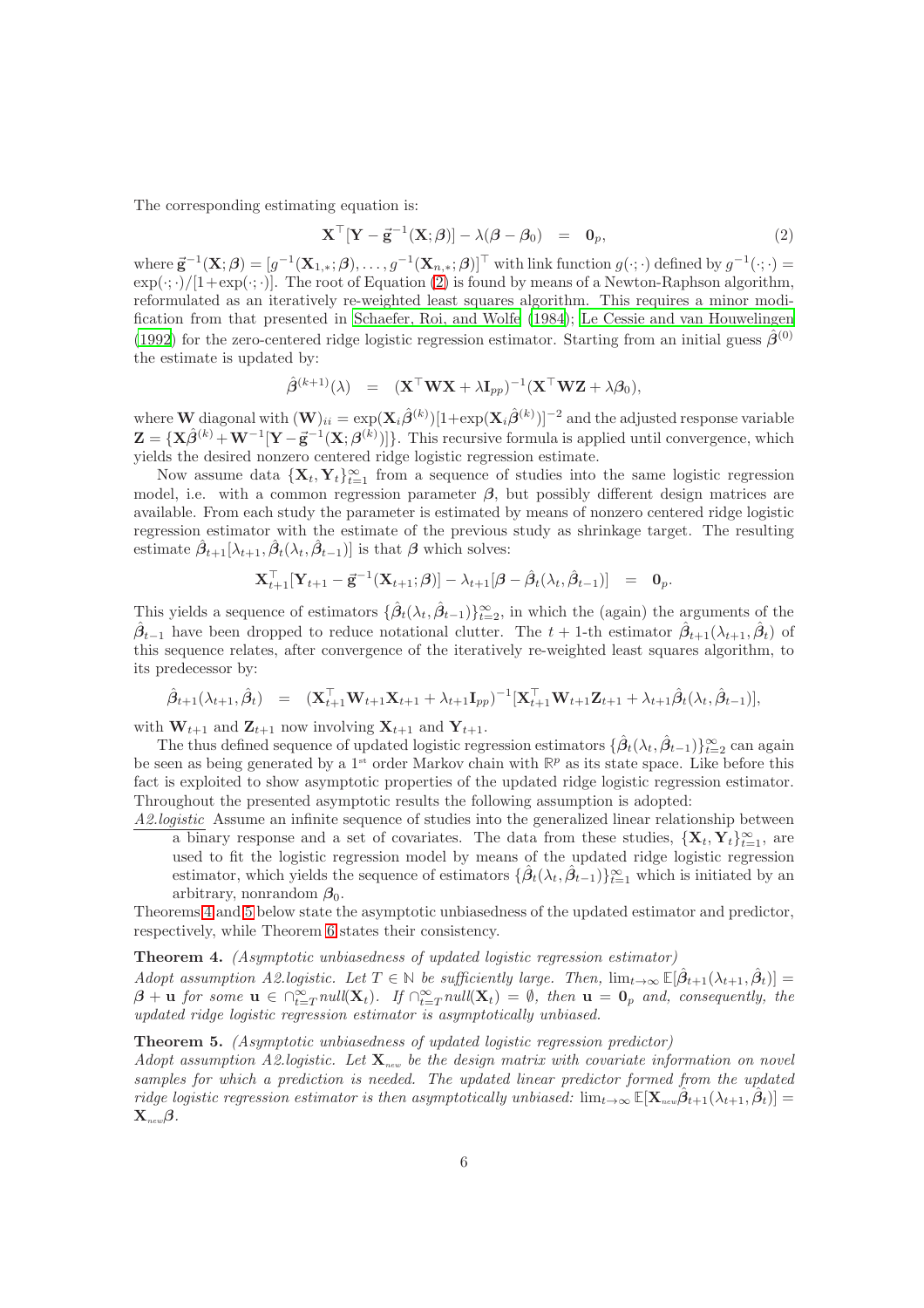<span id="page-6-1"></span>Theorem 6. (Consistency of the updated ridge logistic regression estimator and predictor) Adopt assumption A2.logistic. Let  $T \in \mathbb{N}$  be sufficiently large and  $\bigcap_{t=T}^{\infty} null(\mathbf{X}_t) = \emptyset$ . Assume for all  $t \geq T$  that  $\lambda_t^{-1} \gg \lambda_t^{-2}$  and  $\lambda_t > 2[d_1(\mathbf{X}_t)]^2$  with  $d_1(\mathbf{X}_t)$  the largest singular value of  $\mathbf{X}_t$ . Then, the updated ridge logistic regression estimator and the associated linear predictor are consistent, *i.e.*  $p\text{-lim}_{t\to\infty}\hat{\beta}_{t+1}(\lambda_{t+1},\hat{\beta}_t) = \beta$  and  $p\text{-lim}_{t\to\infty} \mathbf{X}_{\text{new}}\hat{\beta}_{t+1}(\lambda_{t+1},\hat{\beta}_t) = \mathbf{X}_{\text{new}}\beta$ , respectively.

The updated ridge logistic regression estimator too is a frequentist analogue of a Bayesian updating scheme. Now the analogy is not exact but approximate. This is due to the fact that the normal prior is not conjugate for the logistic likelihood and, consequently, the posterior is not a well-known and characterized distribution. Nonetheless, the latter may be approximated in a Laplacian manner by a normal distribution (cf. [Bishop \(2006\)](#page-13-11)), for which the Bernstein-Von Mises theorem [van der Vaart \(1998\)](#page-13-12) provides conditions for its quality. The mean of this approximating normal corresponds to the mode of posterior (i.e. the updated ridge logistic regression estimator), while its variance relates to the curvature of the posterior at its mode. This normal-like posterior then serves as prior when updating the knowledge on the logistic regression parameter at the arrival of a novel data set.

The targeted ridge logistic regression estimator may also be modified to accommodate multiple targets acquired from different estimators. Again, this amounts to averaging the targets weightedly.

### <span id="page-6-0"></span>2.4 Choice of the tuning parameter

Informative choices for the tuning parameters,  $\{\lambda_t\}_{t=1}^{\infty}$  and  $\beta_0$ , of updated ridge estimators are presented. The ridge penalty parameter of a novel data set is chosen through a form of crossvalidation. Cross-validation chooses the penalty parameter that yields the best performance of the model on novel data. In absence of novel data part of data, referred to as the test or left-out data, is set aside to serve as such. The remaining data, called the *training* or *left-in* data, are used to learn the model that is evaluated on the test data. The thus acquired performance depends on the selection of the test data, and may accidently yield an overly optimistic performance. To remove the effect of the particular the data are split into training and test data repetitively, say, K times, thus giving rise to K-fold cross-validation. Splitting may be done randomly but is done here in a stratified manner. The latter procedure ensures approximate equally sized test data sets and the single occurrence of each sample in a test data set. The performance averaged over the test data sets is considered to be representative for novel data. The chosen penalty parameter optimizes this performance. The model's performance is usually measured by its fit on the test data. For the linear regression model this amounts to the cross-validated sum-of-squared  $K^{-1} \sum_{k=1}^K \|\mathbf{Y}_t^{(k)} - \mathbf{X}_t^{(k)} \hat{\beta}_t^{(-k)}(\lambda_t)\|_2^2$  where  $\mathbf{Y}_t^{(k)}$  and  $\mathbf{X}_t^{(k)}$  are formed by subsetting  $\mathbf{Y}_t$  and  $\mathbf{X}_t$  to the k-th test data, while  $\hat{\beta}_t^{(-k)}$  is the ridge regression estimator obtained from all but the k-th test data. In case of logistic regression the cross-validated likelihood  $K^{-1} \sum_{k=1}^K \mathcal{L}[\mathbf{Y}_t^{(k)}, \mathbf{X}_t^{(k)}, \hat{\boldsymbol{\beta}}_t^{(-k)}(\lambda_t)]$ is used as a performance of measure. The optimal  $\lambda_t$  is found by minimization/maximization of the appropriate criterion using standard machinery.

The proposed cross-validation procedure does not take into account the data sets prior to the t-th one. Unforeseen circumstances may have lead to a realization of the t-th data set that is not representative. For instance, the response-covariate relation may be absent, i.e.  $\beta = 0_p$ , in this particular data set. Cross-validation, which optimizes the predictive performance in the t-th data set, is likely to select a rather small  $\lambda_t$  that will not shrink towards the updated ridge regression estimator obtained from the previous  $t - 1$  data sets. As such the information from these prior data sets accumulated in the updated ridge regression estimator is ignored. With the t-th data set being the odd-one-out, estimation of the regression parameter from the  $t+1$ -th data set starts anew with an uninformative shrinkage target. To safeguard against such phenomena the cross-validated performance measure is still optimized with respect to the penalty parameter but with a constraint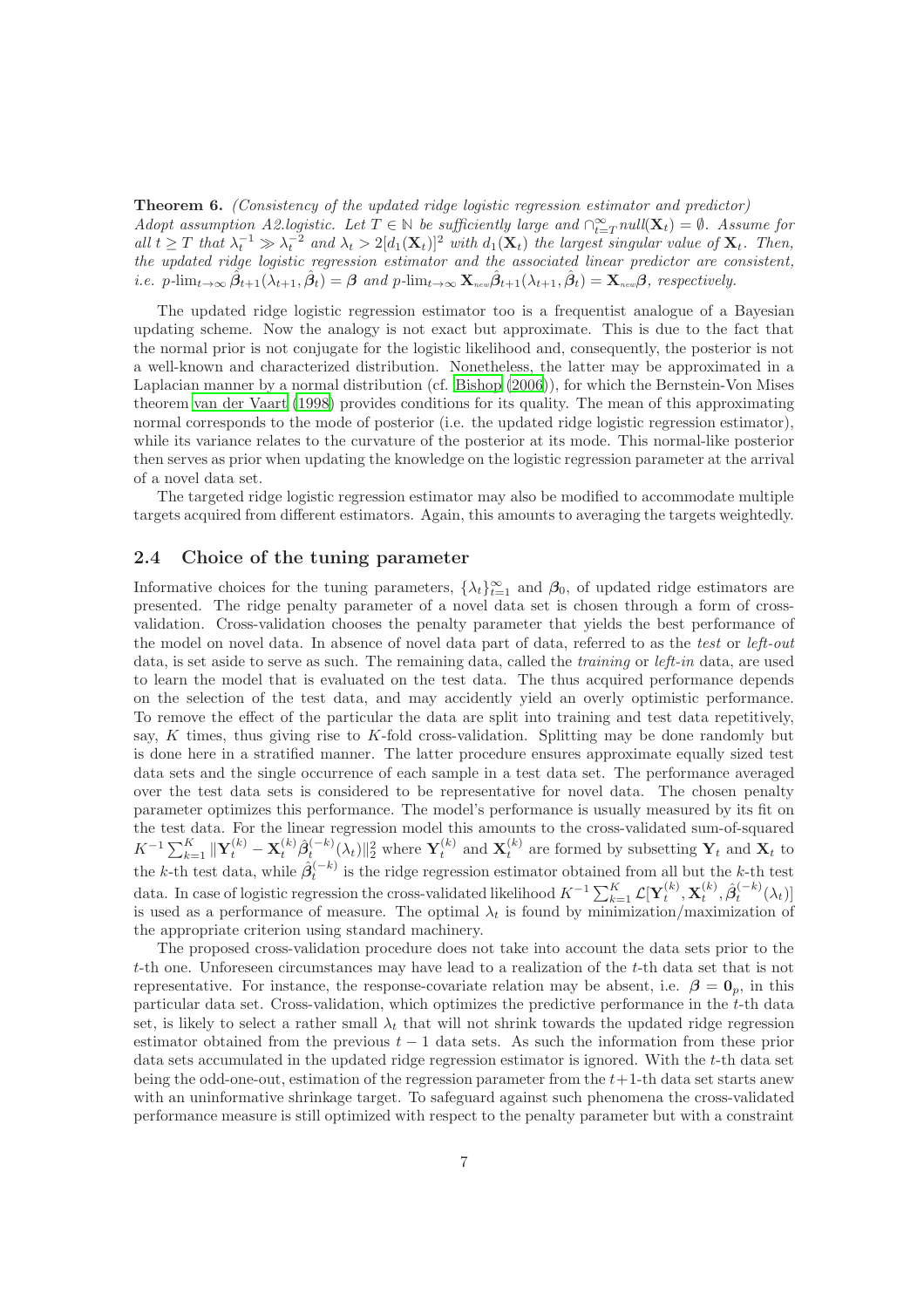on the detoriation of the fit on the preceding data sets. The minimization takes place over the set D defined as:

$$
\left\{\lambda_t > 0 : (1 - f_t)K^{-1} \sum\nolimits_{k=1}^K \sum\nolimits_{\tau=1}^{t-1} \|\mathbf{Y}_{\tau} - \mathbf{X}_{\tau}\hat{\beta}_t^{(-k)}(\lambda_t)\|_2^2 \le \sum\nolimits_{\tau=1}^{t-1} \|\mathbf{Y}_{\tau} - \mathbf{X}_{\tau}\hat{\beta}_{t-1}(\lambda_{t-1})\|_2^2 \right\}
$$

with  $f_t = n_t/(\sum_{\tau=1}^t n_{\tau})$  denoting the sample size fraction of the t-th data set in relation to the sample size accumulated over all data sets up to t. In the optimization the constraint is enforced using a barrier function. Constraining the choice of  $\lambda_t$  to D ensures that the fit of previously acquired data set does not detoriate more than the fraction  $f_t$ . In the presence of multiple targets the constraint simply demarcates a viable subspace of the penalty parameters  $\lambda_t$ and the  $\alpha_{t,q}$ 's. Finally, a similar constraint can be conceived for the choice of the ridge logistic regression estimator's penalty parameter through cross-validation. The sum-of-squares are then to be replaced by the (minus) loglikelihoods.

An informative choice on  $\beta_0$  that initiates the updating may be obtained from profound knowledge of the relationship described by the linear regression model. Usually, however, such knowledge is at best present in tacit form. One way out could be literature providing univariate estimates of (some of) the  $\beta_i$ 's that comprise  $\beta$ . An alternative would 'sacrifice' the first data set to obtain an initial estimate with which the updating is initiated. Traditional ridge regression (with a zero target) or, following literature, univariate estimates from covariate-wise simple linear regression could be used to arrive at this initial estimate. Due to the shrinkage to zero the former tends to underestimate the elements of  $\beta$ , whereas the latter has the opposite result (as confounding covariates are omitted). Alternatively, an estimate from other transfer regression learning procedures – preferably an unbiased one – can be used to initiate the updating.

Initiation is required not only at the initial time point. With the onset of the big data age, more and more information is registered over time. Consequently, 'early' data sets comprise a limited number of covariates, while more recent ones comprise many additional ones. Or, it may be too costly to measure certain covariates at each instance but the budget allows for their measurement at (say) every other study. Hence, in practice not every covariate will be present in each data set. A pragmatic choice of the target is than to use the latest estimates element-wise.

# 3 Comparisons

Two comparisons are conducted. The first illustrates that updating is beneficial compared to de novo estimation. Secondly, updating is contrasted, both in papyro and in silico, to estimation from the pooled data

### <span id="page-7-0"></span>3.1 Regular ridge regression

In a small simulation study the behavior of the updated ridge linear regression estimator is contrasted to its traditional ridge counterpart. First, an initial data set is generated from  $\beta$  is estimated with the traditional ridge regression estimator in combination with a LOOCV chosen penalty parameter. This estimate serves as the  $\beta_0$  to initiate the updated ridge regression. Now sequentially another 25 data sets are drawn. From each  $\beta$  is estimated using both the traditional and updated ridge estimators with LOOCV (without any constraint but positivity) for penalty parameter determination. For the latter the previous updated ridge regression estimate is used as target. This process is repeated a hundred times.

All data sets are drawn as follows. Throughout the  $j$ -th element of the vector of regression coefficients  $\beta$  is given by  $\beta_j = (j - 50)/20$  for  $j = 0, 1, 2, ..., 100$ . Each element of the  $(n \times p)$ dimensional t-th design matrix  $\mathbf{X}_t$  with  $n = 25$  is drawn from the standard normal distribution.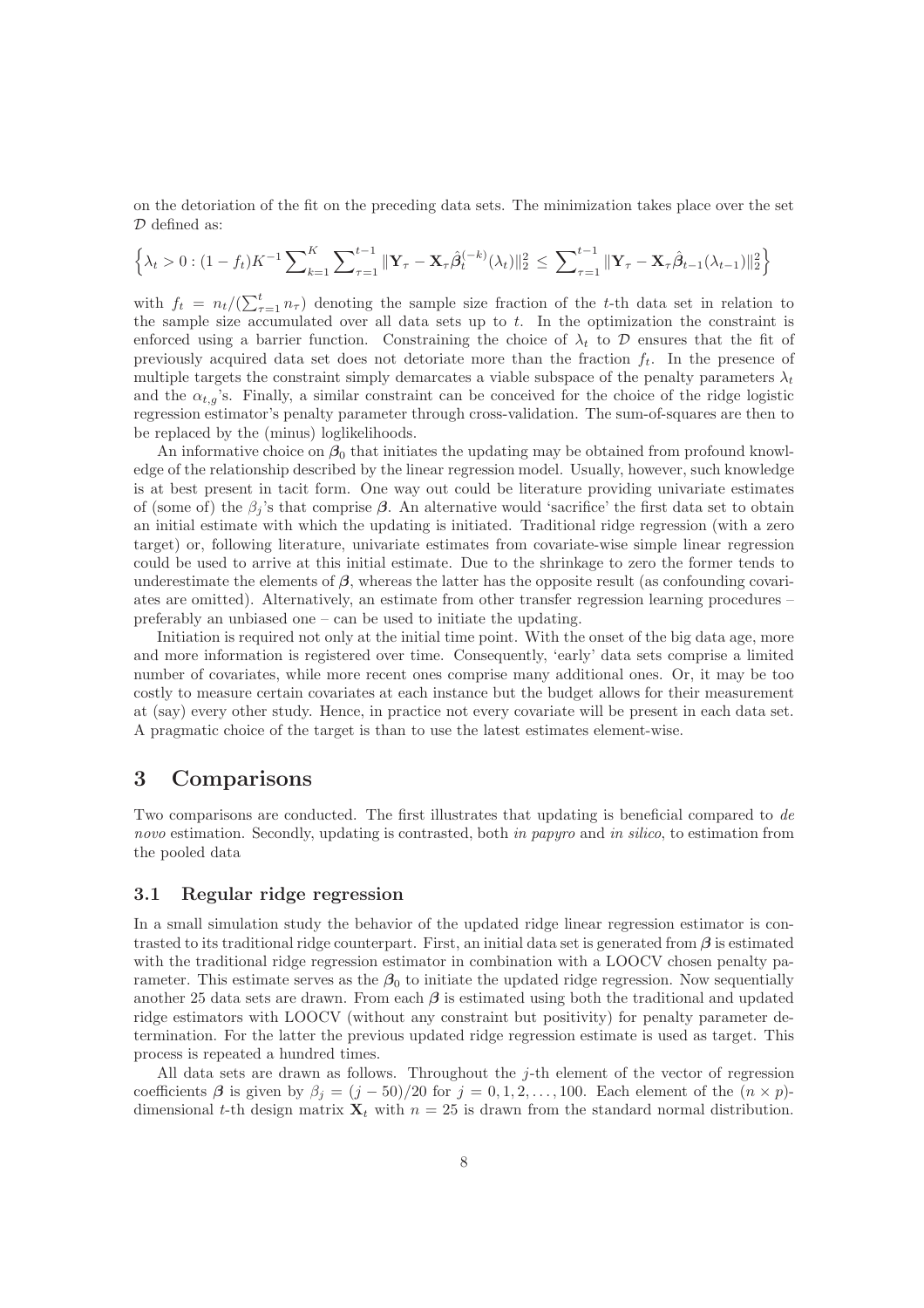Then,  $Y_t = X_t \beta + \varepsilon_t$  with each element of  $\varepsilon_t$  sampled from  $\mathcal{N}(0, 0.04)$ . Hence,  $X_t$ ,  $\varepsilon_t$ , and consequently  $Y_t$ , are generated anew at each t.

In Figure [1](#page-8-0) the 5%, 50% and 95% quantiles of the traditional and updated ridge estimates of  $\beta_i$ with  $j \in \{0, 21, 51, 71, 101\}$  are plotted against t. These quantiles of the traditional ridge estimates



<span id="page-8-0"></span>Figure 1: The top panels show the (5%, 95%-quantile intervals of the traditional (left) and updated (right) ridge estimates of  $\beta_i$  with  $j \in \{0, 21, 51, 71, 101\}$  plotted against t. The solid, colored line inside these intervals is the corresponding 50% quantile. The dotted, grey lines are the true values of the  $\beta_i$ 's. The bottom panels show the mean squared errors over hundred runs of the mixed model's maximum likelihood and updated ridge regression estimators (initiated with  $\beta_0 = 0_p$  and  $\beta_0 = \beta$ ) plotted against t. All data sets are sampled from the same regression model, but in the right panel every tenth data set is sampled from an empty model.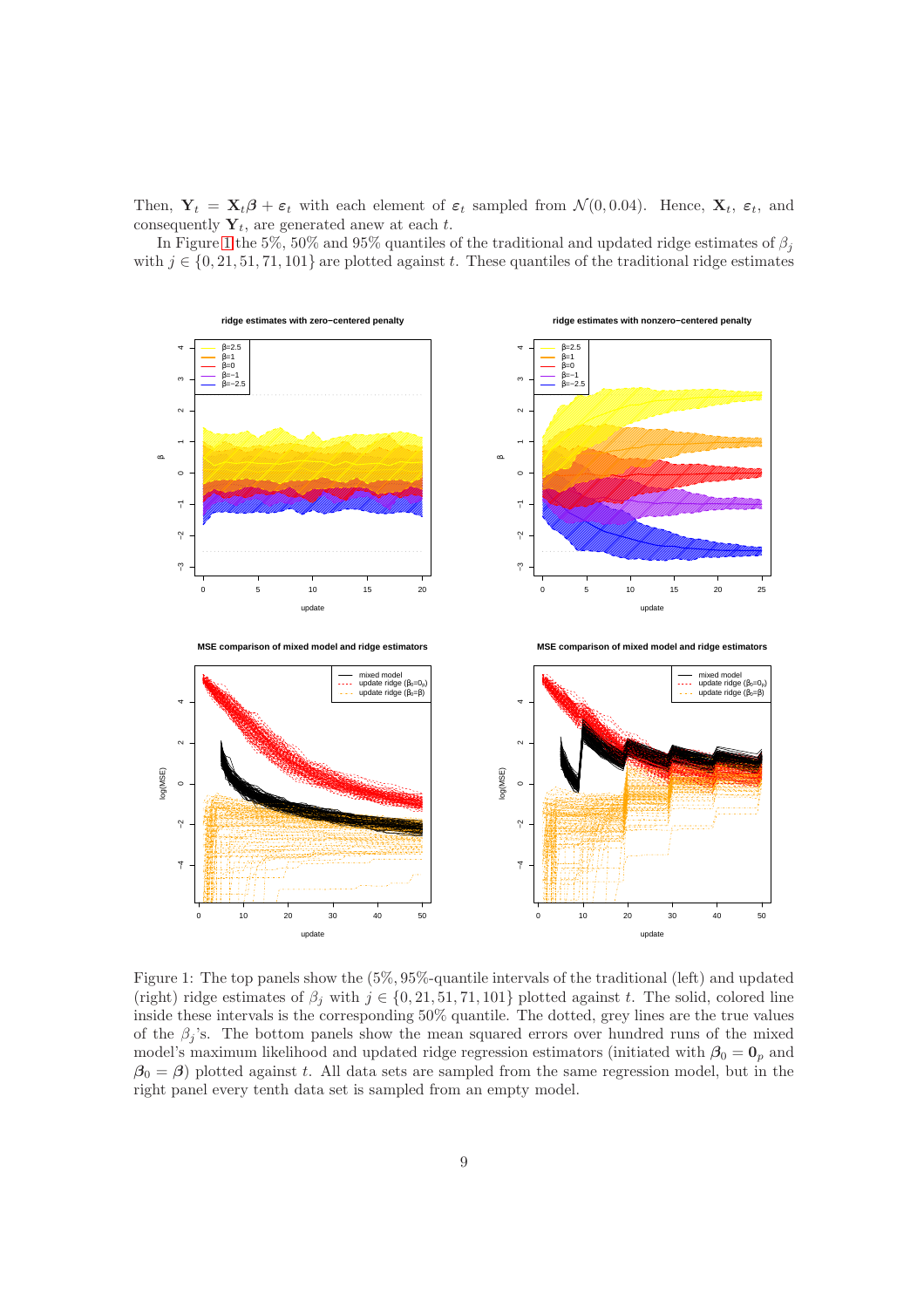of these elements of  $\beta$  are constant over t (left panel of Figure [1\)](#page-8-0). Those of the update ridge estimates (right panel of Figure [1\)](#page-8-0) clearly improve as t increases. the improvement is two-fold:  $i$ ) they become less biased, and  $ii$ ) the distance between the 5% and 95% quantiles vanishes.

### 3.2 Mixed model

A natural and widespread alternative to the proposed approach would be to employ a mixed model that includes a data set-specific random effect of the covariates. The mixed model is then refitted at the arrival of a new data set, each time to an enlarged data set encompassing the newly arrived data and all those that preceded it. This may be computationally demanding but is considered a mere practical nuisance for the moment. To make matters more precise consider for the data set formed from all those up to the t-th one the mixed model  $\mathbb{Y}_t = \mathbb{X}_t \mathbf{\beta} + \mathbb{Z}_t \mathbb{G}_t + \mathbb{e}_t$  with:

- the vector  $\mathbb{Y}_t = (\mathbf{Y}_1^\top, \dots, \mathbf{Y}_t^\top)^\top$  of length  $\tilde{n}_t$ -dimension where  $\tilde{n}_t = n_1 + \dots + n_t$ ,
- the  $(\tilde{n}_t \times p)$ -dimensional matrix  $\mathbb{X}_t = (\mathbf{X}_1^\top, \dots, \mathbf{X}_t^\top)^\top$ ,
- the  $(\tilde{n}_t \times tp)$ -dimensional matrix  $\mathbb{Z}_t$  constructed as a  $t \times t$  block matrix with diag( $\mathbb{Z}_t$ ) =  $(X_1, \ldots, X_t)$  and off-diagonal blocks all equalling the zero matrix of appropriate dimensions,
- the vector  $\mathbb{G}_t = (\gamma_1^\top, \ldots, \gamma_t^\top)^\top$  of length  $tp$  with the data set-specific random effects, and <br>• the error vector  $\mathbb{e}_t = (\varepsilon_1^\top, \ldots, \varepsilon_t^\top)^\top$  of length  $\tilde{n}_t$ .
- 

The random effects and errors are assumed to be independent and obey multivariate normal laws,  $\gamma_t \sim \mathcal{N}(\mathbf{0}_p, \sigma_\gamma^2 \mathbf{I}_{pp})$  and  $\varepsilon_t \sim \mathcal{N}(\mathbf{0}_n, \sigma_\varepsilon^2 \mathbf{I}_{nn})$  for all t, and with zero covariance across data sets, e.g.  $Cov(\varepsilon_t, \varepsilon_{t'}) = \mathbf{0}_{nn}$  for  $t \neq t'$ .

The maximum likelihood estimator of the above formulated mixed model's fixed regression parameter  $\beta$  given the variance parameters  $\sigma_{\varepsilon}^2$  and  $\sigma_{\delta}^2$  is (cf. [Bates and DebRoy](#page-12-1), [2004\)](#page-12-1):

$$
\hat{\beta}^{\scriptscriptstyle \rm (me)}_t\ \ =\ \ [\mathbb{X}^\top (\xi\mathbb{Z}\mathbb{Z}^\top + \mathbf{I}_{\tilde{n}_t,\tilde{n}_t})^{-1}\mathbb{X}]^{-1}\mathbb{X}^\top (\xi\mathbb{Z}\mathbb{Z}^\top + \mathbf{I}_{\tilde{n}_t,\tilde{n}_t})^{-1}\mathbb{Y},
$$

with its first two moments:

$$
\mathbb{E}[\hat{\beta}_{t}^{(\text{me})}] = [\mathbb{X}^{\top}(\xi \mathbb{Z} \mathbb{Z}^{\top} + \mathbf{I}_{\tilde{n}_{t}, \tilde{n}_{t}})^{-1} \mathbb{X}]^{-1} \mathbb{X}^{\top}(\xi \mathbb{Z} \mathbb{Z}^{\top} + \mathbf{I}_{\tilde{n}_{t}, \tilde{n}_{t}})^{-1} \mathbb{X}_{t} \beta,
$$
  
\n
$$
\text{Var}[\hat{\beta}_{t}^{(\text{me})}] = [\mathbb{X}^{\top}(\xi \mathbb{Z} \mathbb{Z}^{\top} + \mathbf{I}_{\tilde{n}_{t}, \tilde{n}_{t}})^{-1} \mathbb{X}]^{-1} \mathbb{X}^{\top}(\xi \mathbb{Z} \mathbb{Z}^{\top} + \mathbf{I}_{\tilde{n}_{t}, \tilde{n}_{t}})^{-1}
$$
  
\n
$$
(\sigma_{\varepsilon}^{2} \mathbf{I}_{\tilde{n}_{t}, \tilde{n}_{t}} + \sigma_{\gamma}^{2} \mathbb{Z}^{\top})(\xi \mathbb{Z} \mathbb{Z}^{\top} + \mathbf{I}_{\tilde{n}_{t}, \tilde{n}_{t}})^{-1} \mathbb{X}[\mathbb{X}^{\top}(\xi \mathbb{Z} \mathbb{Z}^{\top} + \mathbf{I}_{\tilde{n}_{t}, \tilde{n}_{t}})^{-1} \mathbb{X}]^{-1},
$$

in which  $\xi = \sigma_{\varepsilon}^{-2} \sigma_{\gamma}^2$ .

The updated ridge regression estimator and the maximum likelihood estimator of the mixed model's fixed effect parameter can now be compared with respect to their mean squared error. Theorem [7](#page-9-0) does so for a sequence of studies with orthonormal design matrices.

#### <span id="page-9-0"></span>Theorem 7. (Mean squared error of mixed vs. updated estimator)

Adopt assumption A1.linear. Let  $\mathbf{X}_t$  be orthonormal and  $\lambda_t > \sigma_{\varepsilon}(\sigma_{\varepsilon}^2 + \sigma_{\gamma}^2)^{-1/2} 2^{t/2} T^{1/2}$  for  $1 \leq$  $t \leq T$ . Then, when initiated by  $\hat{\beta}_1(\lambda_1) = \hat{\beta}_1^{(me)}$ , the updated ridge regression estimator outperforms (in the mean squared error sense), the maximum likelihood estimator of the mixed model's fixed effects parameter as given above. Hence,  $MSE[\hat{\beta}_T(\lambda_T)] < MSE[\hat{\beta}_T^{(me)}].$ 

This theorem states that the updated linear regression estimator may, when initiated appropriately and equipped with the right penalty parameter scheme, outperform in the MSE sense the maximum likelihood estimator of the mixed model's fixed effects parameter. Acknowledged, Theorem [7](#page-9-0) assumed an orthonormal design matrix for all studies, which is rather restrictive from a practical perspective. In principle, however, a result as in Theorem [7](#page-9-0) can be obtained for  $X_t = X$  with X of sufficient rank. The proof follows that of Theorem [7](#page-9-0) but the mathematics is more cumbersome and the result less insightful.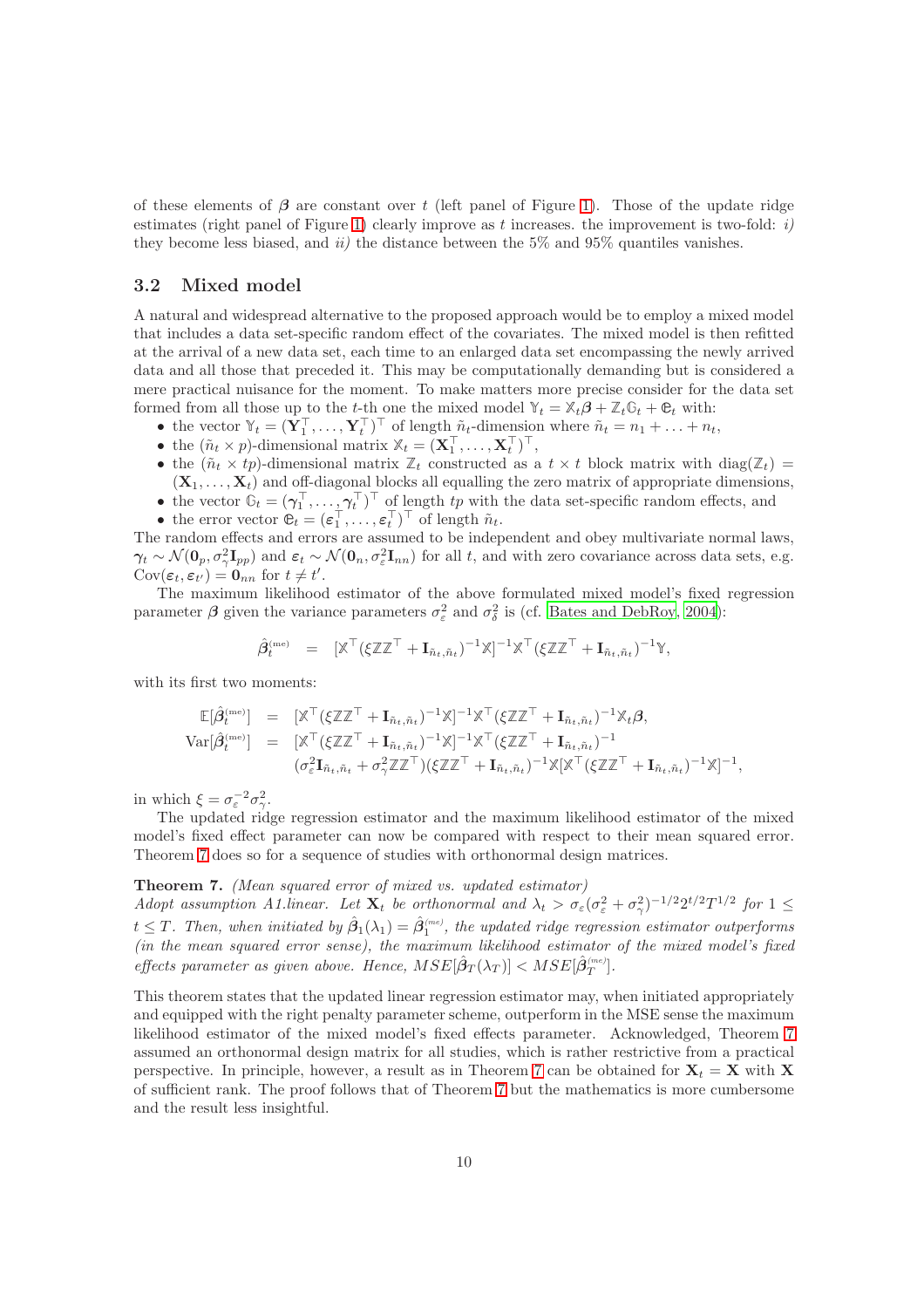Theorem [7](#page-9-0) assumes the variance parameters  $\sigma_{\varepsilon}^2$  and  $\sigma_{\delta}^2$  known. In practice, these parameters too need to be estimated from data. This is done in the simulation study that follows.

The performance of the presented updated ridge regression estimator is compared to the maximum likelihood estimator of the mixed model's fixed effect parameter in two simulations. The first simulation investigates the result of Theorem [7](#page-9-0) under more realistic assumptions. The second simulation reveals a better performance of the updated ridge regression estimator than the maximum likelihood estimator of the mixed model's fixed effect parameter when for a particular study in the sequence accidently data from a different model are sampled. This accidently erroneous sampling from a different model will introduce bias in the latter estimator, as it cannot reduce the influence of the data from this study. The updated ridge regression estimator, however, decides by the size of the penalty parameter how it weighs the current data against the regression estimate obtained from the preceding studies. In principle, it may favor the latter, effectively ignoring the data from the erroneously sampled study. This may cause a small reduction in efficiency compared to its competitor, but this is expected to be outweighed by the avoided bias. Both simulations are mod-ified from that presented in Section [3.1.](#page-7-0) The settings are identical except for the fact that  $\sigma_{\varepsilon}^2 = 1$ . Moreover, in a second scenario the t-th data set with  $t \in \{t : t \mod 10 = 0\}$  is sampled from an empty model, i.e.  $Y_t = \varepsilon_t$ . With the arrival of each new data set the parameter  $\beta$  is estimated using the ML estimator of the mixed model's fixed parameter (from that  $t$  when the accumulated sample size exceeds the dimension). But also using the updated ridge regression estimator initiated uninformatively with  $\beta_0 = \mathbf{0}_p$  and informatively with  $\beta_0 = \beta$ . Its penalty parameter is chosen through constrained cross-validation to prevent the detoriation of the fit on the preceding data sets. The average (over hundred repeats) quadratic loss, e.g.  $\|\hat{\beta}_t[\lambda_t, \hat{\beta}_{t-1}(\lambda_{t-1}, \hat{\beta}_{t-2})] - \hat{\beta}\|_2^2$ , of the mixed model's fixed parameter ML and updated ridge regression estimators are plotted against t (bottom panels of Figure [1\)](#page-8-0). In the first scenario with all data sets drawn from the same linear regression model the maximum likelihood estimator of the mixed model's fixed parameter performs better than the uninformatively initiated updated ridge estimator but worse than the informatively initiated one. For small  $t$  this picture is also seen in the second scenario with every tenth data set sampled from an empty model. But the maximum likelihood estimator of the mixed model's fixed parameter suffers most (relatively) from the 'outlying' data sets, and is for larger t even overtaken by the uninformatively initiated updated ridge regression estimator.

#### 3.3 State space model

A commonly applied form of transfer regression learning is the linear Gaussian state space model with time-varying coefficients [\(Durbin and Koopman, 2012\)](#page-13-6). The model comprises an *observation* equation, describing the observations  $Y_t$  at each t by a linear regression model, and a state equation, describing the fluctuations in the regression parameter over time. A state space model that applies to the situation studied here is:

$$
\begin{cases}\n\mathbf{Y}_t = \mathbf{X}_t \boldsymbol{\beta}_t + \boldsymbol{\varepsilon}_t, \\
\boldsymbol{\beta}_t = \boldsymbol{\beta} + \boldsymbol{\delta}_t,\n\end{cases}
$$

where  $\varepsilon_t \sim \mathcal{N}(\mathbf{0}_n, \sigma_\varepsilon^2 \mathbf{I}_{nn})$  and  $\boldsymbol{\delta}_t \sim \mathcal{N}(\mathbf{0}_p, \sigma_\delta^2 \mathbf{I}_{pp})$  both identically and independently distributed over  $t = 1, \ldots, T$  as well as between each other. The estimator of  $\beta$  obtained through likelihood maximization coincides with the mixed model's one. Hence, we refer to the the previous subsection.

# 4 Application

The *fingertips* study registers annual information on a range of public health indicators for the counties of England ([https://fingertips.phe.org.uk/](https://fingertips.phe.org. uk/)). Following [van Schaik, Peng, Ojelabi, and Ling](#page-13-13)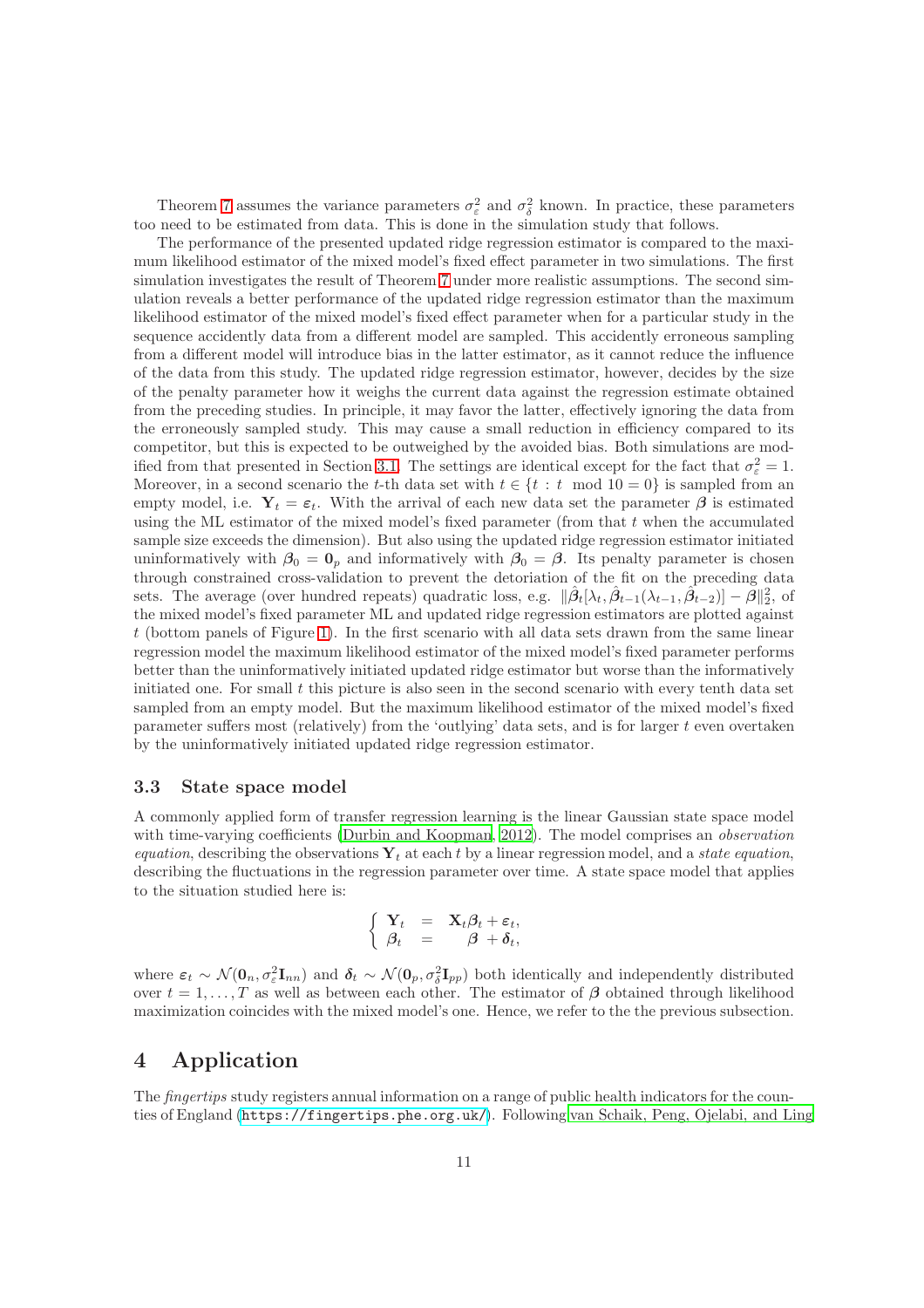[\(2019\)](#page-13-13), who advocate the use of the fingertips data for the illustration of novel statistical techniques, we apply the proposed transfer learning procedure to relate the counties' suicide rate to the other health indicators. Building on the R-script of [van Schaik, Peng, Ojelabi, and Ling \(2019\)](#page-13-13) the data are downloaded using the fingertipsR-package [\(Fox and Flowers](#page-13-14), [2009\)](#page-13-14). Preprocessing of the data amounts to removal of cases without full information on the health indicators registered. This is done per year as the set of registered health indicators varies over the years. In particular, the size of this set tends to increase over time. Moreover, the data are zero-centered year-wise. The resulting data comprise the years 2008 to 2016, over these years the number of health indicators ranges from 1 to 23 from a total of 23 different while the number of counties with full case information ranges from 57 to 159 over the years (refer to the Supplementary Material III for more details).



<span id="page-11-0"></span>Figure 2: The panels show the trajectories of the ML (left) and the updated ridge regression, with its penalty parameter chosen via constrained LOOCV, estimates. Each trajectory represents a single covariate. The presence of a health indicator in the data of a particular year is evident from a symbol on its trajectory at the corresponding year. The symbol is omitted in years that the health indicator was not registered.

Analysis of the data commences with the first year available, i.e. 2008. The linear model is fitted with the targeted ridge regression estimator with a zero target, i.e.  $\beta_0 = 0_p$ , and the penalty parameter is chosen by LOOCV. For subsequent years the same estimator is used but the target is formed element-wise from previous estimates: the  $j$ -th element of the target is taken from the most recent estimate. If the  $j$ -th covariate was not present in the data preceeding year it is taken from the year before that, and so on, until it is taken from the initial target for the year 2008. Moreover, the penalty parameter is using by unrestricted and constrained LOOCV (as discussed in Section [2.4\)](#page-6-0). Finally, for the purpose of reference the regression parameter is also estimated year-wise with the maximum likelihood regression estimator.

The trajectories of the resulting estimates are shown in Figure [2](#page-11-0) and the Supplementary Material III. The main takeaway of the plots is the volatile behaviour of the ML regression estimates. In part this is due to a different sample size and, probably more important, the varying set of health indicators registered each year. The updated ridge regression estimator yield, irrespectively of the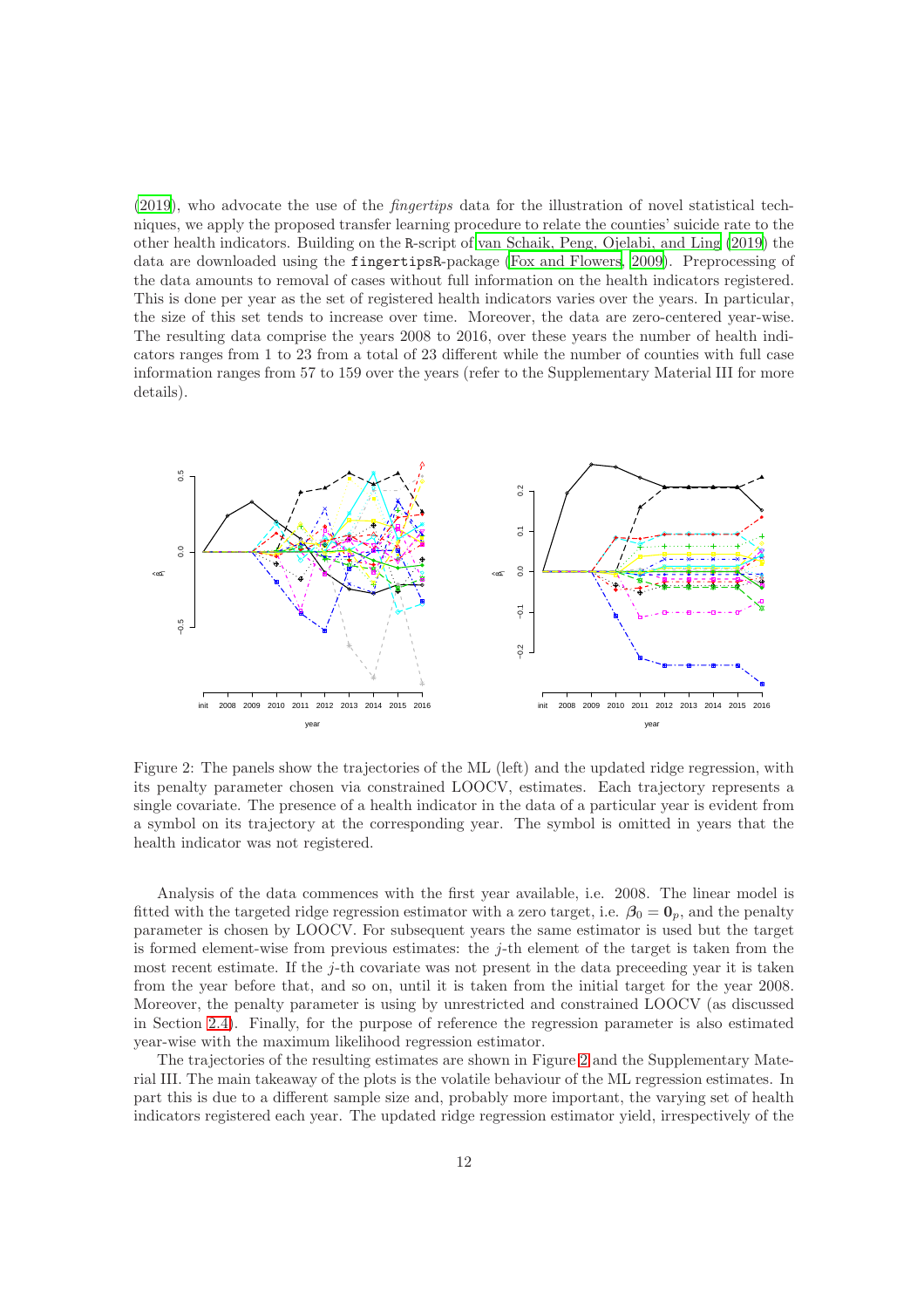employed cross-validation method, yield much smoother trajectories. Hence, providing last year's parameter estimate as a suggestion for the estimation of the current year's one appears to harness against the involvement of a different set of covariates. Indirectly, the usefulness of this suggestion for the learning of the updating of the estimate is also evident by the increase of both the un- and constrained cross-validated penalty parameters over the years (not shown). This indicates that the suggestion is becoming more relevant as years go by. A convenient consequence of the updated ridge regression estimator's smooth trajectories is the consistency of the sign of the regression parameter's estimates over the years, most obvious from the estimators' trajectories for two elements of the regression parameter (provided in the Supplementary Material III), facilitating a sensible interpretation. Of course, there is no free lunch. The updated ridge rergession estimators exhibit a small detoriation in the fit as can be witnessed from the residuals (see Supplementary Material III), although this appears to be negligible.

### 5 Conclusion

We presented methodology for continuously learning regression models from studies executed over large periods of time with data coming in bit-by-bit as they run their course. It could be considered a frequentist analogy to Bayesian updating and comprises sequential targeted ridge penalized estimation, shrinking towards the latest estimate, when novel data become available. At each update the penalty parameter represents the extent to which the latest estimate yields an adequate model of the novel data. The iteratively updated estimator and its associated linear predictor have been shown to be asymptotically unbiased and consistent. The penalty parameter is chosen through cross-validation in which the search domain of the penalty parameter is constrained to ensure that the newly learned estimate causes little to no detoriation of the fit of the historic data in comparison to the previous estimate. In a comparison with other standard statistical transfer learning procedures situations were identified where these procedures where outperformed by the proposed method. Finally, the proposed method was illustrated on data from an epidemiology study, showing its promise.

The current transfer learning proposal employs a single penalty parameter per update. Hence, all elements of the novel estimate are shrunken in the same amount to the current one. However, it may be that certain elements of the current estimate provide a better fit than others on the novel data. Then, to differentiate the shrinkage among the novel estimate's elements the singleparameter penalty is to be replaced by a multi-parameter one:  $[\beta - \hat{\beta}_{t-1}(\Lambda_{t-1}, \hat{\beta}_{t-1})]^{\top} \Lambda_t [\beta (\hat{\beta}_{t-1}(\Lambda_{t-1}, \hat{\beta}_{t-1})],$  the penalty parameter  $\Lambda_t$  is now a matrix. This matrix may be unstructured, leaving one with the problem of selecting  $\frac{1}{2}p(p+1)$  penalty parameters. More practically, it may be diagonal and possibly parameterized by a few scalar penalty parameters, thereby shrinking groups of elements similarly. Alternatively, a parametrization in line with generalized ridge regression [\(Hoerl and Kennard](#page-13-15), [1970;](#page-13-15) [Hemmerle, 1975](#page-13-16); [Lawless, 1981\)](#page-13-17), only shrinking differentially in the p canonical directions, may be considered. Either choice provides greater flexibility in the information propogated between updates.

### References

- <span id="page-12-1"></span>Bates, D. M., and DebRoy, S. (2004). Linear mixed models and penalized least squares. Journal of Multivariate Analysis, 91(1), 1–17.
- <span id="page-12-0"></span>Berger, J. O. (2013). Statistical Decision Theory and Bayesian Analysis. Springer Science & Business Media.